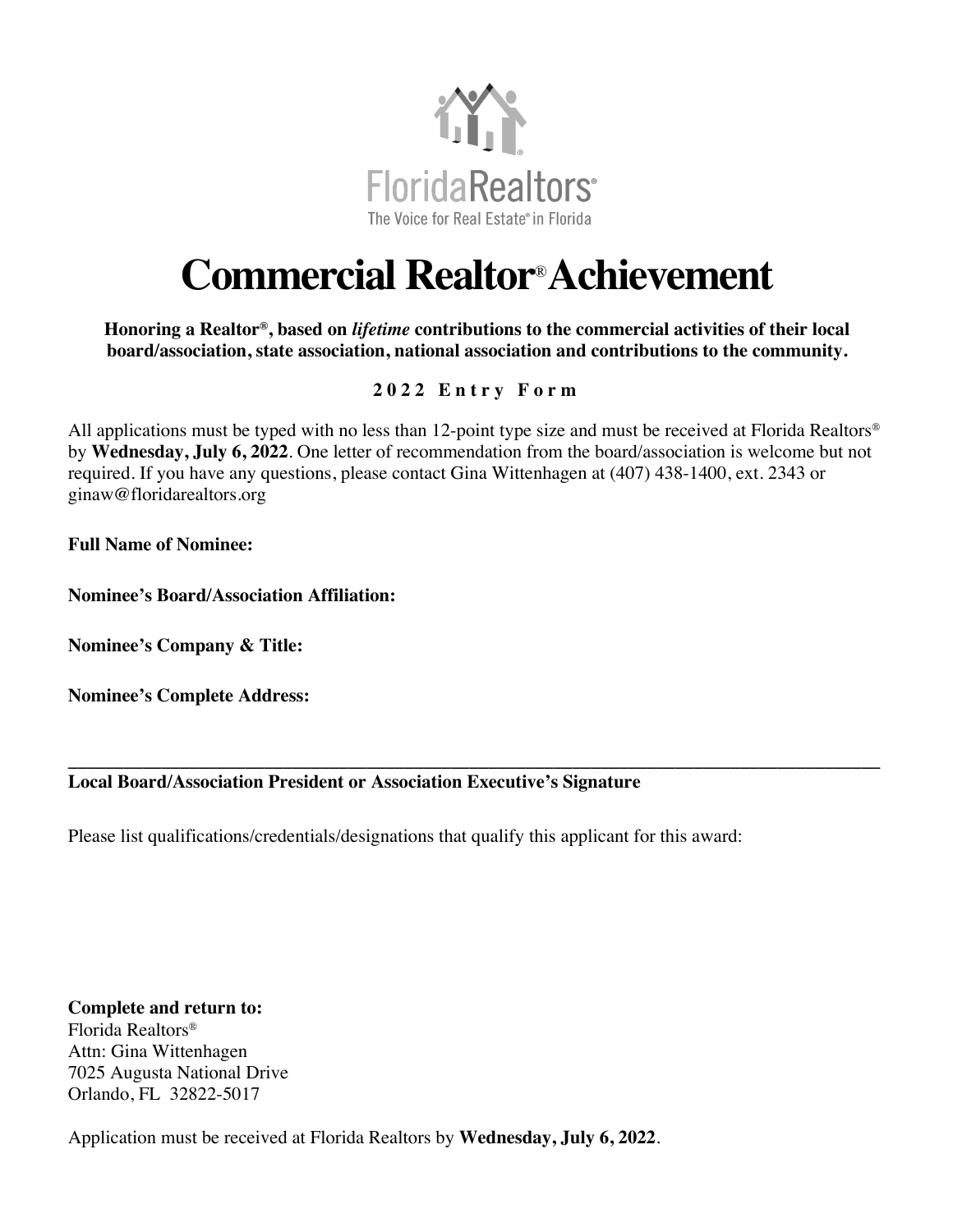1. What contributions has this Realtor made to the **local board/association** commercial activities?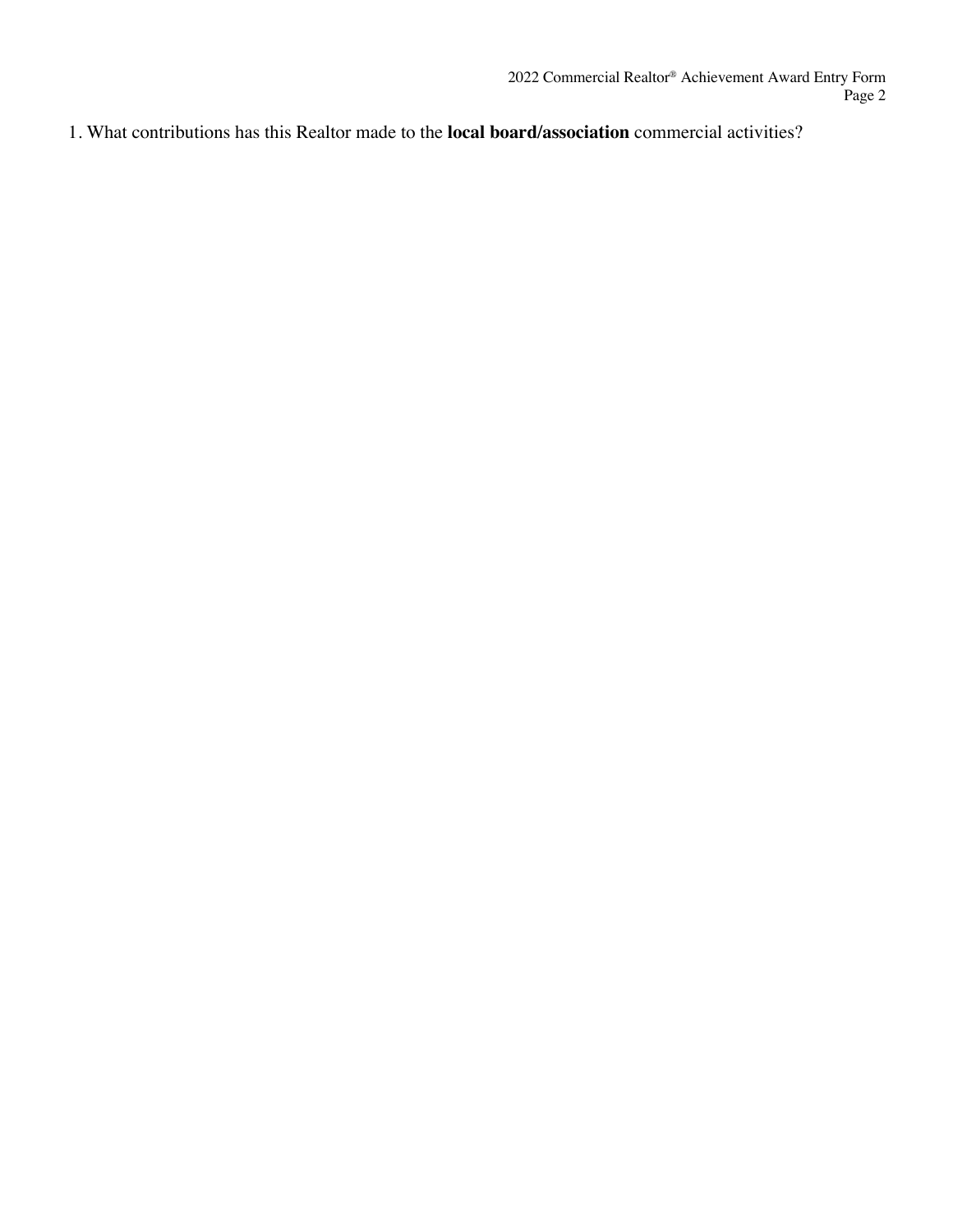2. What contributions has this Realtor made to the **state association** commercial activities?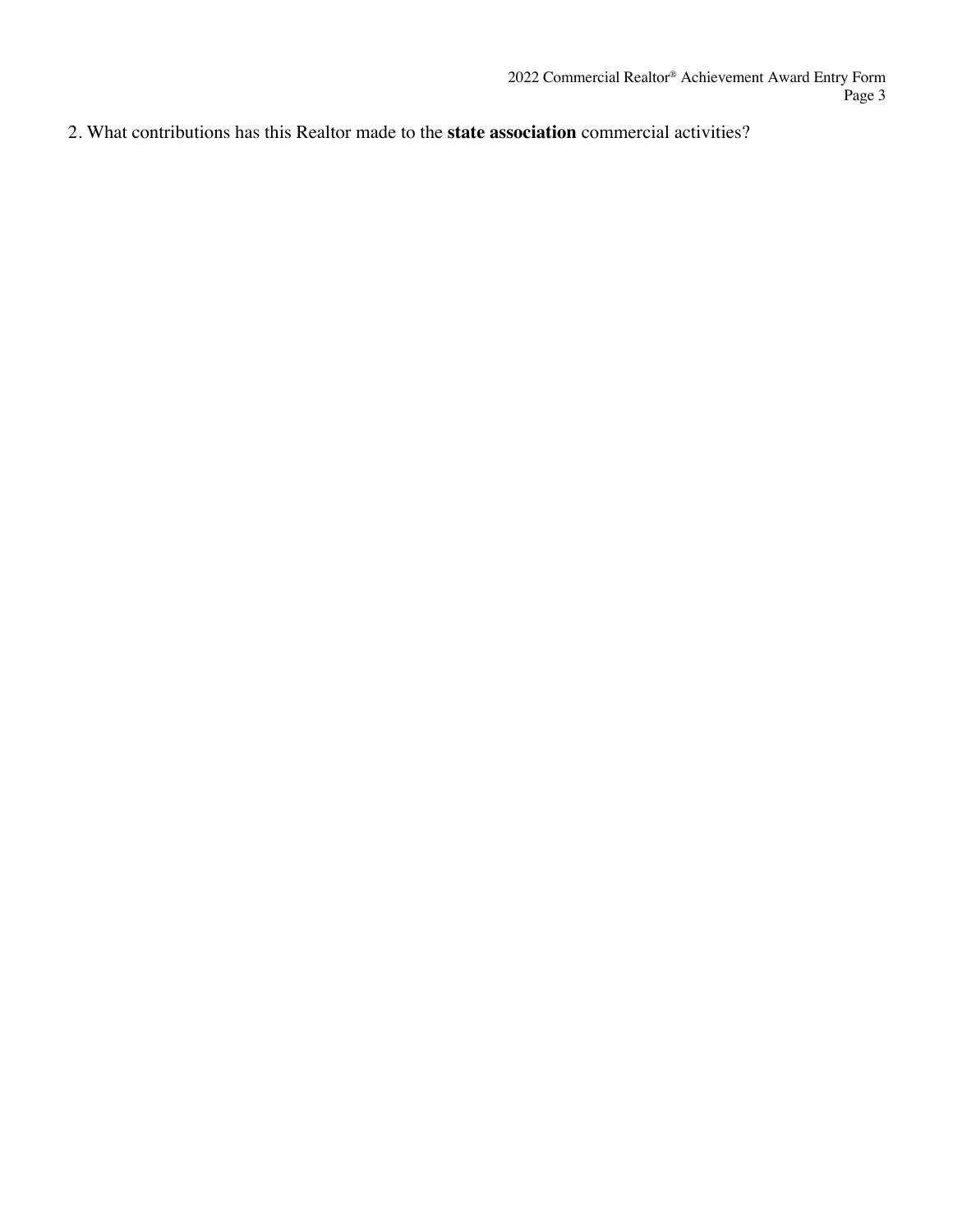3. What contributions has this Realtor made to the **national association** commercial activities?